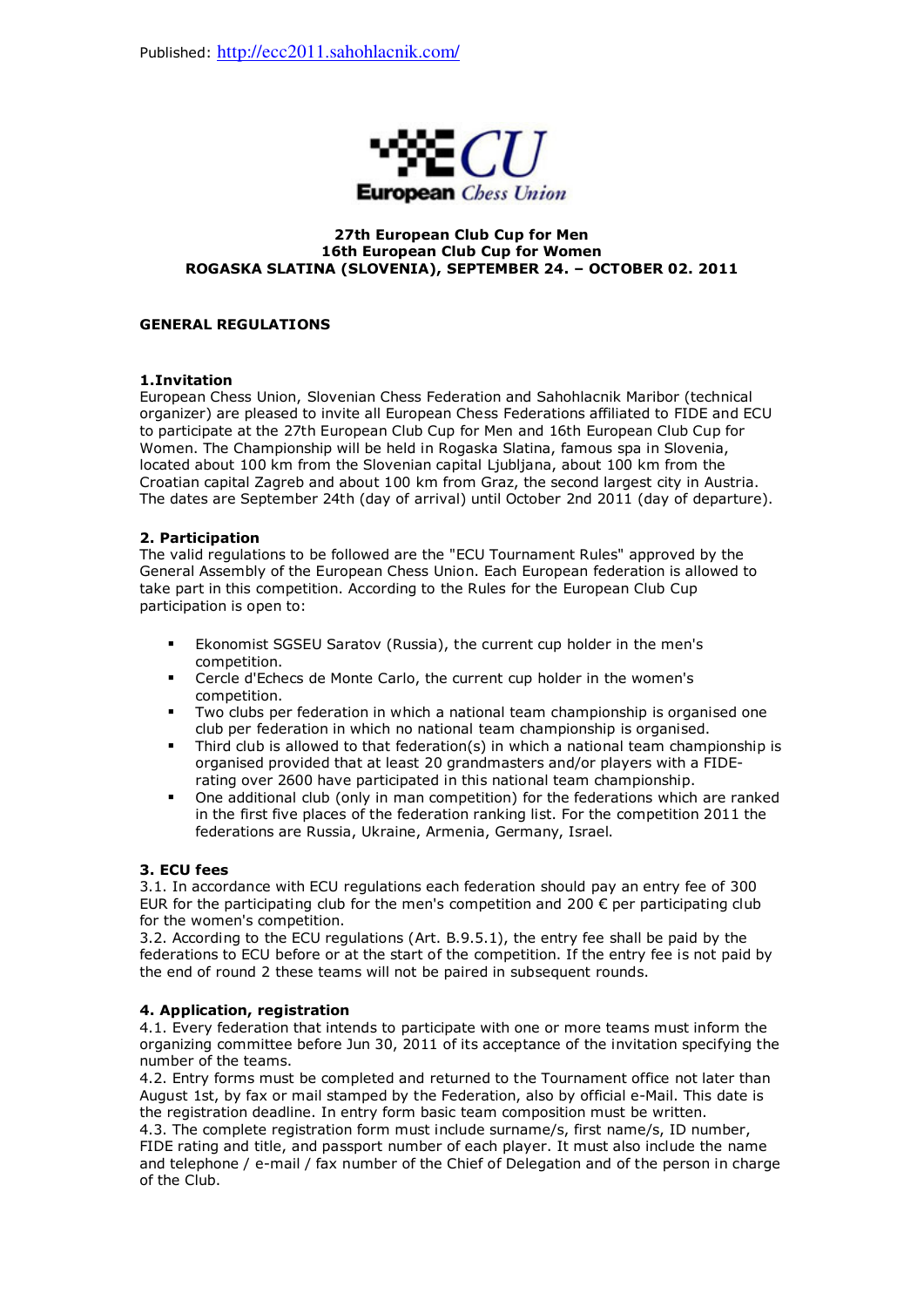4.4. Copies of the registration forms should at the same time be sent to: to Tournament Director Dirk De Ridder (e-mail: ECU\_DirkDeRidder@skynet.be).

4.5. All entry forms have to be put forward by the respective federation: entries not supported by the federation will not be accepted!

4.6. Teams will not be paired until all their registration details have been fulfilled. IMPORTANT NOTE FOR THE MEN'S AND WOMEN'S COMPETITION

In order to avoid the problem of last-minute team changes that are not in accordance with the ECU Club Cup Tournament Rules each federation has to send a copy of the club list(s) as entered for the respective national team competition to the Tournament Director.

## **5. Travel details**

5.1. For all participants, accompanying persons and journalists, the organizer will provide transfer from Ljubljana (100 km), Zagreb (Croatia – 100 km) or Graz (Austria – 100 km) airport (70 € return ticket per person).

5.2. These transport services will be available on September 24th (arrival) and on October 2nd (departure). If the organizer is able he will accept special requests from Clubs regarding transfer dates.

5.3. Players and accompanying persons who make private transport arrangements should clearly indicate this in writing at the time of registration. They will be fully responsible for any problems experienced during their arrival or departure and particularly for the possibility of a late start to the Championship.

# **6. Payment**

6.1 At the time of registration (August 1st) all costs should be transferred to the following account:

*SAHOHLACNIK d.o.o. Istrska ulica 60 g Maribor 2000, Slovenia, EU Nova kreditna banka Maribor IBAN: SI56 0451 5000 0634 791 SWIFT: KBMASI2X*

6.2. The foreign bank commissions must be paid by sender. If it is not paid, the organizers will charge the respective participants by an invoice, which must be paid in full before the end of the second round.

## **7. Lodging and meals**

7.1. Accommodation and meals for all players and accompanying persons, will be at:

**Grand Hotel Rogaška Slatina** \*\*\*\*+ (official hotel suggested by organizer): Double room: 75 Euro, VAT included, full board (breakfast, lunch and dinner). Single room: 90 Euro, VAT included, full board (breakfast, lunch and dinner).

**Hotel Sava Superior** \*\*\*\*+ (official hotel suggested by organizer): Double room: 75 Euro, VAT included, full board (breakfast, lunch and dinner). Single room: 90 Euro, VAT included, full board (breakfast, lunch and dinner).

**Hotel Sava Standard** \*\*\*\* (official hotel suggested by organizer): Double room: 59 Euro, VAT included, full board (breakfast, lunch and dinner). Single room: 75 Euro, VAT included, full board (breakfast, lunch and dinner).

**Hotel Styria** \*\*\*\* (official hotel suggested by organizer): Double room: 59 Euro, VAT included, full board (breakfast, lunch and dinner). Single room: 75 Euro, VAT included, full board (breakfast, lunch and dinner).

**Hotel Strossmayr** \*\*\*\* (official hotel suggested by organizer): Double room: 59 Euro, VAT included, full board (breakfast, lunch and dinner). Single room: 75 Euro, VAT included, full board (breakfast, lunch and dinner).

**Hotel Slovenia** \*\*\*\* (official hotel suggested by organizer): Double room: 59 Euro, VAT included, full board (breakfast, lunch and dinner). Single room: 75 Euro, VAT included, full board (breakfast, lunch and dinner).

**Hotel Zagreb** \*\*\*\*- (official hotel suggested by organizer): Double room: 55 Euro, VAT included, full board (breakfast, lunch and dinner). Single room: 69 Euro, VAT included, full board (breakfast, lunch and dinner).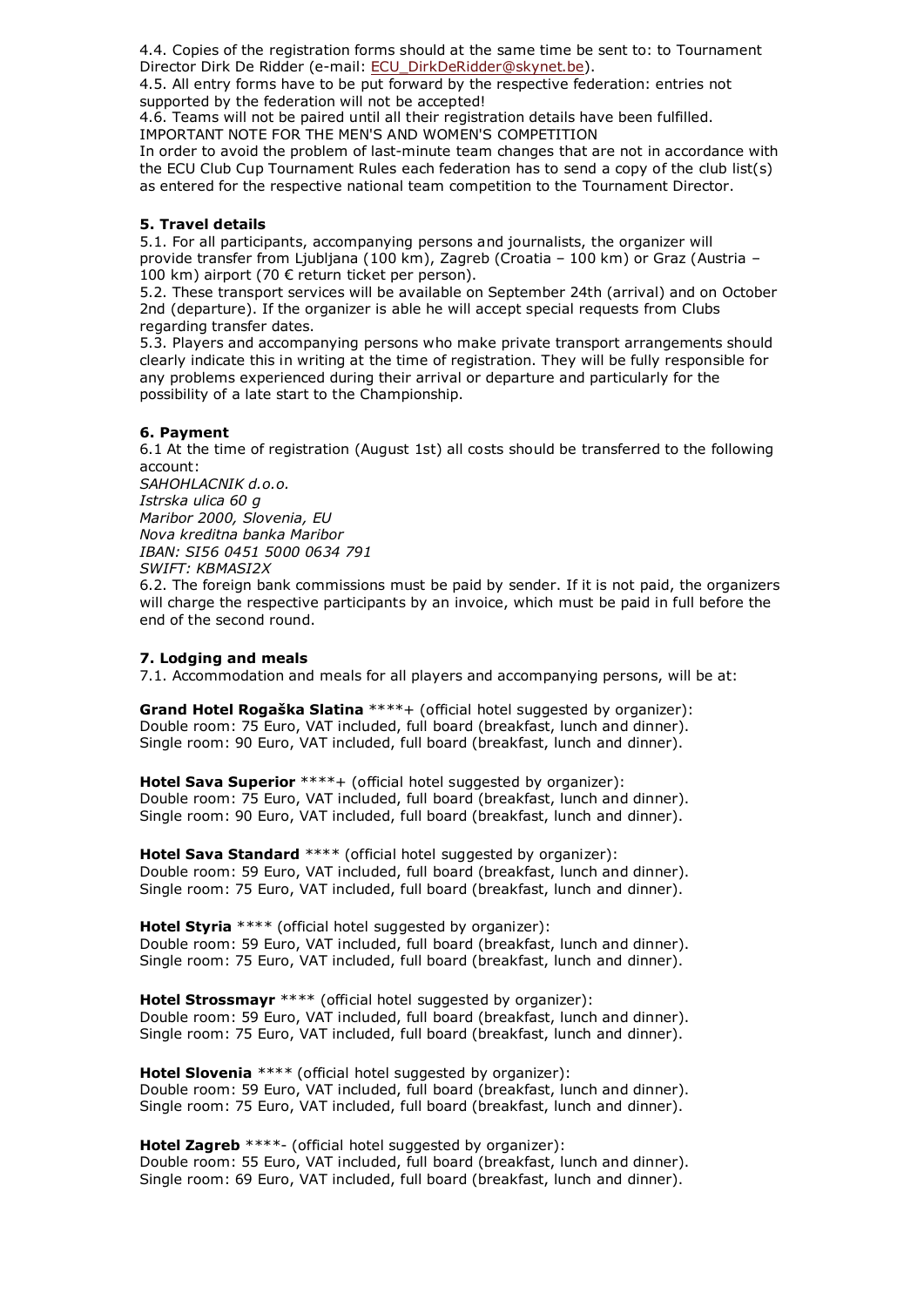## **IMPORTANT NOTICE: All hotels and tournament halls are within 3 min walking distance.**

7.2. In case a participating team does not wish to use an official hotel for their members, an additional payment of 100 Euro per person who requires accreditation must be included with the registration.

# **8. Tournament hall**

The Championship will be held in Grand Hotel Rogaska Slatina (Crystal hall and Music hall) and in Convention Center of hotel Sava Rogaška Slatina.

# **9. Schedule**

| September 24th   |       | Arrival of participants   |
|------------------|-------|---------------------------|
| September 24th,  | 21.00 | Opening ceremony          |
| September 24th,  | 22.30 | Captain's meeting         |
| September, 25th, | 15.00 | 1st Round                 |
| September 26th,  | 15.00 | 2nd Round                 |
| September 27th,  | 15.00 | 3rd Round                 |
| September 28th,  | 15.00 | 4th Round                 |
| September 29th,  | 15.00 | 5th Round                 |
| September 30st,  | 15.00 | 6th Round                 |
| October 1st,     | 15.00 | 7th Round                 |
| October 1st,     | 22.00 | Closing Ceremony          |
| October 2nd,     |       | Departure of participants |
|                  |       |                           |

Teams who are not represented at the technical meeting will not be paired according to the decision of ECU Board.

## **10. Basic competition rules**

10.1. The championship will be 7 rounds, played in the Swiss system in accordance with the ECU Tournament Rules.

10.2. According to FIDE and ECU rules, the time control will be 90 minutes for 40 moves plus 30 minutes for the rest of the game with an increment of 30 seconds per move, starting from move one.

## **11. Additional competion rules**

11.1. Important: in these championships the new regulation 6.6a of the FIDE Laws of chess will be used: "Any player who arrives at the chessboard after the start of the session shall lose the game"

11.2. Analyzing is not allowed in the playing hall

11.3. During the game the players are not allowed to go to the analyzing room or to the press room.

11.4. Flash photography may be used only in the first ten minutes of the playing session. 11.5. Only the players and arbiters shall be allowed in the actual playing area, except with the express permission of the Chief Arbiter.

11.6. Players are not allowed to enter the closed area of the top boards if they don't play there themselves.

11.7. As long as the game is in progress a player may talk only to an arbiter or with his opponent as permitted by the Laws of Chess.

11.8 Regarding foreigners, ECU Tournament Regulations F1.2 will be followed strictly. 11.8.1 The teams shall be composed of six players all of whom must be members of the club and were entitled to play for the club in the national team championship of the federation which was organized within one year before the start of the current European Club Cup. However, players who are foreigners to the federation in which the national team championship is organized, must have played at least two games in this championship. Foreigners are defined as those which are either belonging to another federation in the FIDE Rating List valid at the start of the national team championship or have a permanent residence outside the federation in which this national team championship is organized.

11.8.2 If a participating club wants to include a player who does not fulfill the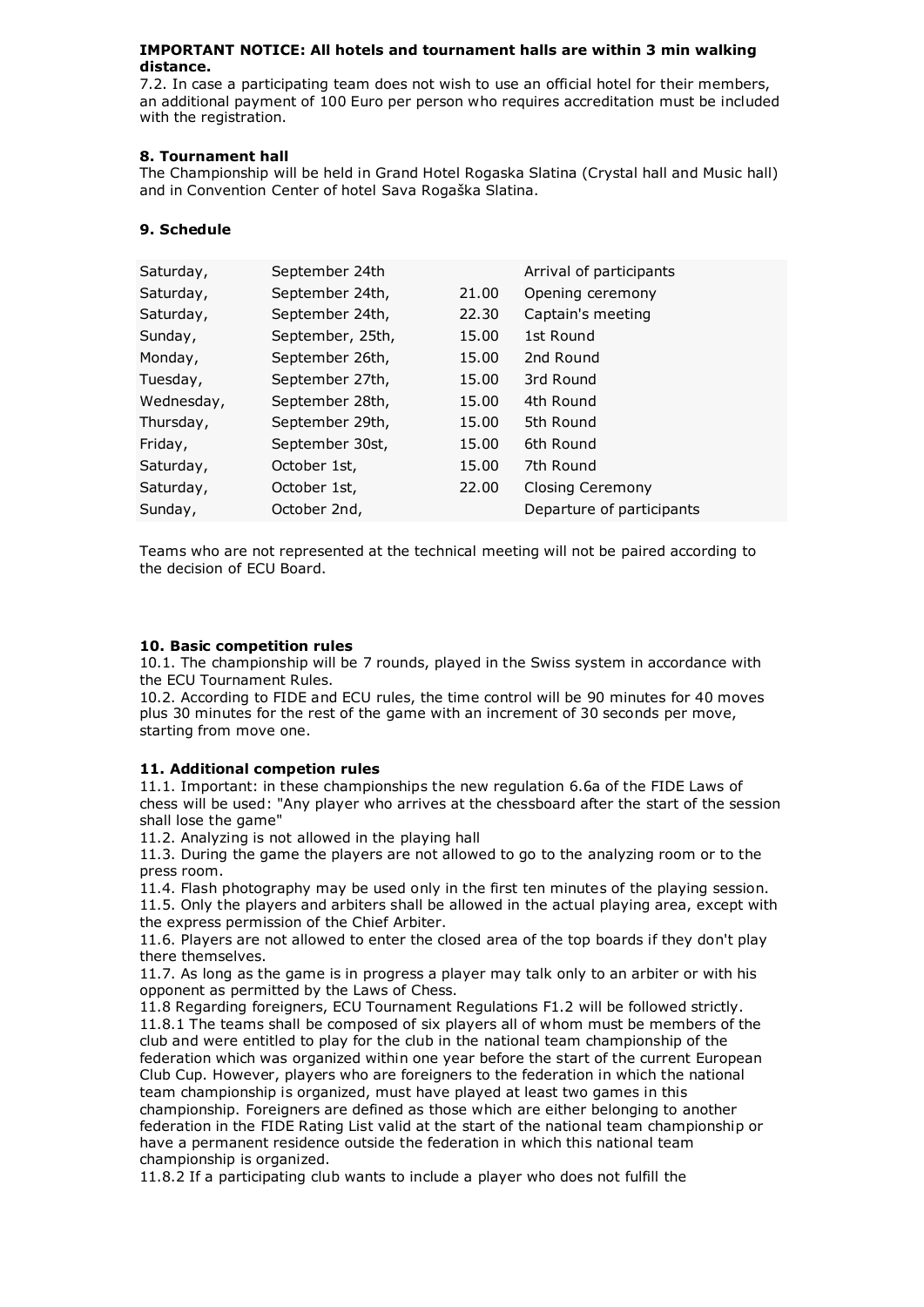requirements of article 1.2 the club has to pay an amount of 2500 Euro (1000 Euro for the women's event) to ECU. These players have to be announced to the Tournament Director before the deadline for nomination of teams and the extra fee has to be paid to ECU before start of the competition. In the open competition no more than two players, in the women's competition no more than one female player, may be replaced.

11.8.3 Players, who are considered as foreigners according to F.1.2, and who have been playing at least three times for the same club in previous European Club Cup competitions are exempted from the obligation to play at least two games in the championship of the federation for this club.

11.9 Attention is drawn to the fact that this competition is offering the possibility to achieve GM- or IM-norms based on 7 games.

11.10 No teams of federations which have financial arrears with respect to the European Chess Union will be allowed to enter the competition.

11.11. We assume that all the players have read the Tournament Regulations and are obliged to obey them.

11.12. The English text of these Tournament Regulations is the authentic version.

## **12. Tournament Director, Arbiters and Appeals Committee**

The Tournament Director of the European Club Cup 2011 will be IGM Adrian Mikhalchishin. The Chief Arbiter of the competition will be IA Dirk de Ridder (Belgium).

The president and the members of the Appeal Committee will be announced not later than September 1st, 2011.

#### **13. Information**

Before the tournament, information will be available on the Internet at

## **http://ecc2011.sahohlacnik.com**

On this site will be published entry forms for registration and all necessary information about accomodation, visas, transfers etc.

#### **14. Information about visa**

Organizer will give full support to assist participants to receive entry visas due to speed up procedure in Embassies and Consulates of Slovenia.

Every registered player, who needs entry visa for Slovenia, has to send scanned passport, together with his registration form and in any case not later than August 1st. Visa's costs will depend on the valid laws at that moment.

#### **15. Prizes**

15.1. The first three teams will receive trophies. Each member of the winning team (players, reserves and captain) will receive a gold medal. The members of the second and third placed teams will each receive a silver and bronze medal respectively. 15.2. For the best placed teams and for the individual results for the best board result in the men competition, the organizer will provide prizes to the value of 40.000 Euro. For the best placed teams and for the individual results for the best board result in the women competition, the organizer will provide prizes to the value of 10.000 Euro.

15.3. Prize value of 50.000 Euro is disposed as folows:

15.3.1. Team prizes (will be transferred by ECU)

|           | <b>CLUB CUP (31.000)</b> | <b>WOMEN (8.000)</b> |
|-----------|--------------------------|----------------------|
| 1st place | 12,400 Euro              | 4.000 Euro           |
| 2nd place | 6.200 Euro               | 2,000 Euro           |
| 3rd place | 4.650 Euro               | 1.200 Euro           |
| 4th place | 3.100 Euro               | 800 Euro             |
| 5th place | 3.100 Euro               |                      |
| 6th place | 1.550 Euro               |                      |
|           |                          |                      |

15.3.2. Individual prizes (the best board results, will be transferred by organizer)

|           | <b>CLUB CUP (9.000)</b> | <b>WOMEN (2.000)</b> |
|-----------|-------------------------|----------------------|
| 1st place | 700 Euro                | 250 Euro             |